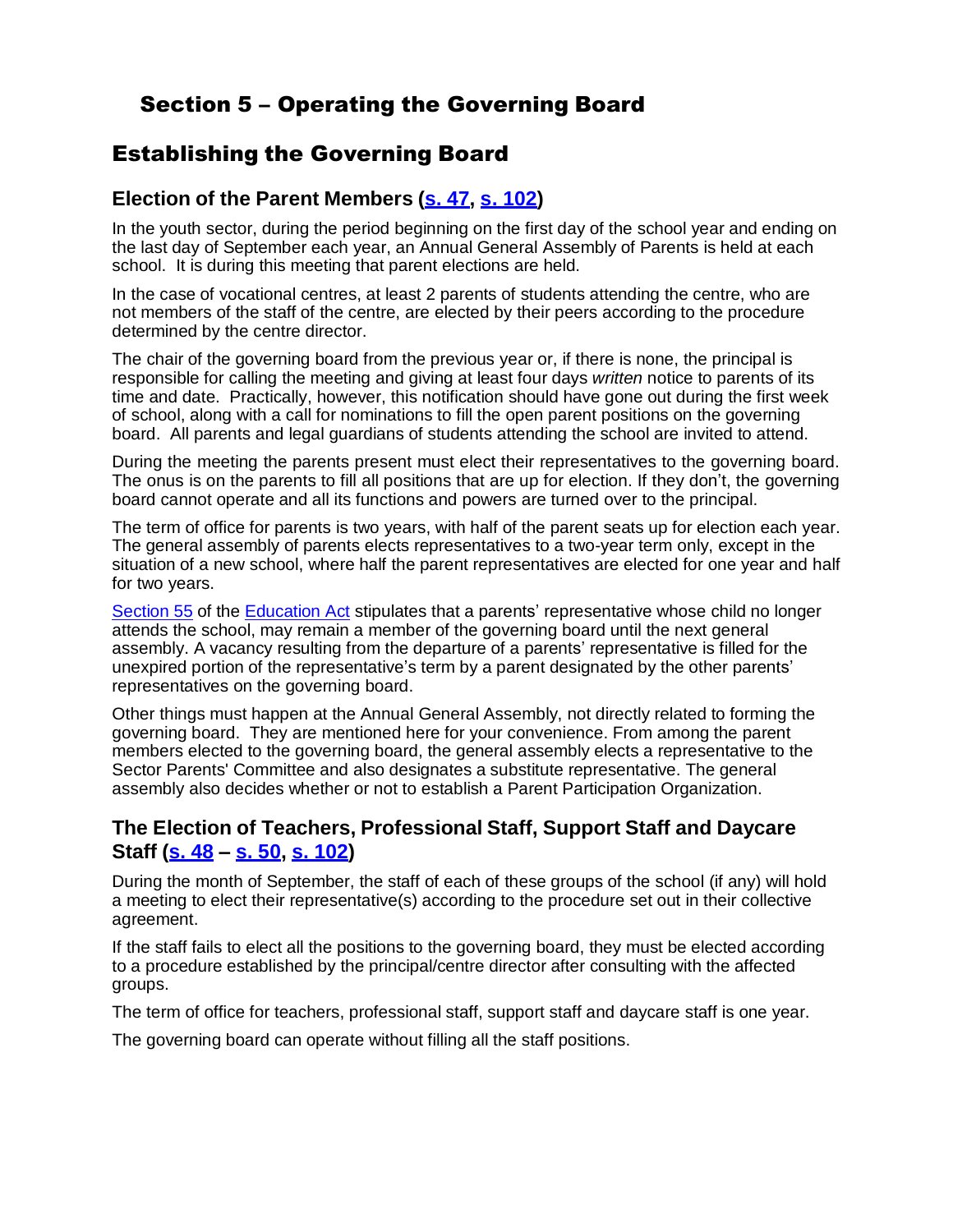#### **The Appointment of Student Representatives (s. 51, s. 102)**

In high schools, during the month of September, the students' committee or the association representing the students, if any, shall appoint two student representatives to the governing board.

If the students fail to appoint representatives to the governing board, the principal may preside over the election of students' representatives in accordance with the rules established by the principal after consulting with the students enrolled at the secondary school.

In continuing education centres, the students are elected according the procedure determined by the principal after consulting with the students.

The term of office for student representatives is one year.

The governing board can operate without filling all the student positions.

#### **The Election of Substitute Members (s. 51.1)**

As of July 1, 2017, any meeting called in accordance with sections 47 to 50 may elect substitute parents, teachers, non-teaching professionals (including staff assignedto childcare) and support staff to replace the member(s) of their respective group who are unable to take part in a governing board meeting.

Likewise, substitute student members may be appointed or elected during the process carried out in accordance with section 51.

The total number of substitute members elected cannot be greater than the number of governing board members for each school. Each distinctive group may not elect more substitute members than the number of members established for their group by the School Board. The concept of substitutes on governing boards applies to the youth sector only. Governing boards should amend their internal rules to define the process by which the substitutes elected (or appointed, in the case of students) will be called upon should a permanent member be absent or unable to attend one or more meetings of the governing board.

#### **The Appointment of Community Representatives (s. 42, s. 102)**

In the youth sector, two community representatives who are not members of the school staff are appointed by the voting members of the governing board. This would be done at the first meeting of the school year.

For continuing education centres, two persons are appointed by the school board after consulting with the socio-economic and community groups in the territory principally served by the centre.

The term of office for community representatives is one year.

The governing board can operate without filling the community representative positions.

#### **The Appointment of Enterprise Representatives (s. 102)**

In continuing education centres, at least two persons are appointed by the school board from within enterprises of the region which, in the case of a vocational centre, operate in economic sectors corresponding to the vocational education programs offered by the centre.

The term of office for the enterprise representative is one year.

The governing board can operate without filling the enterprise representative positions.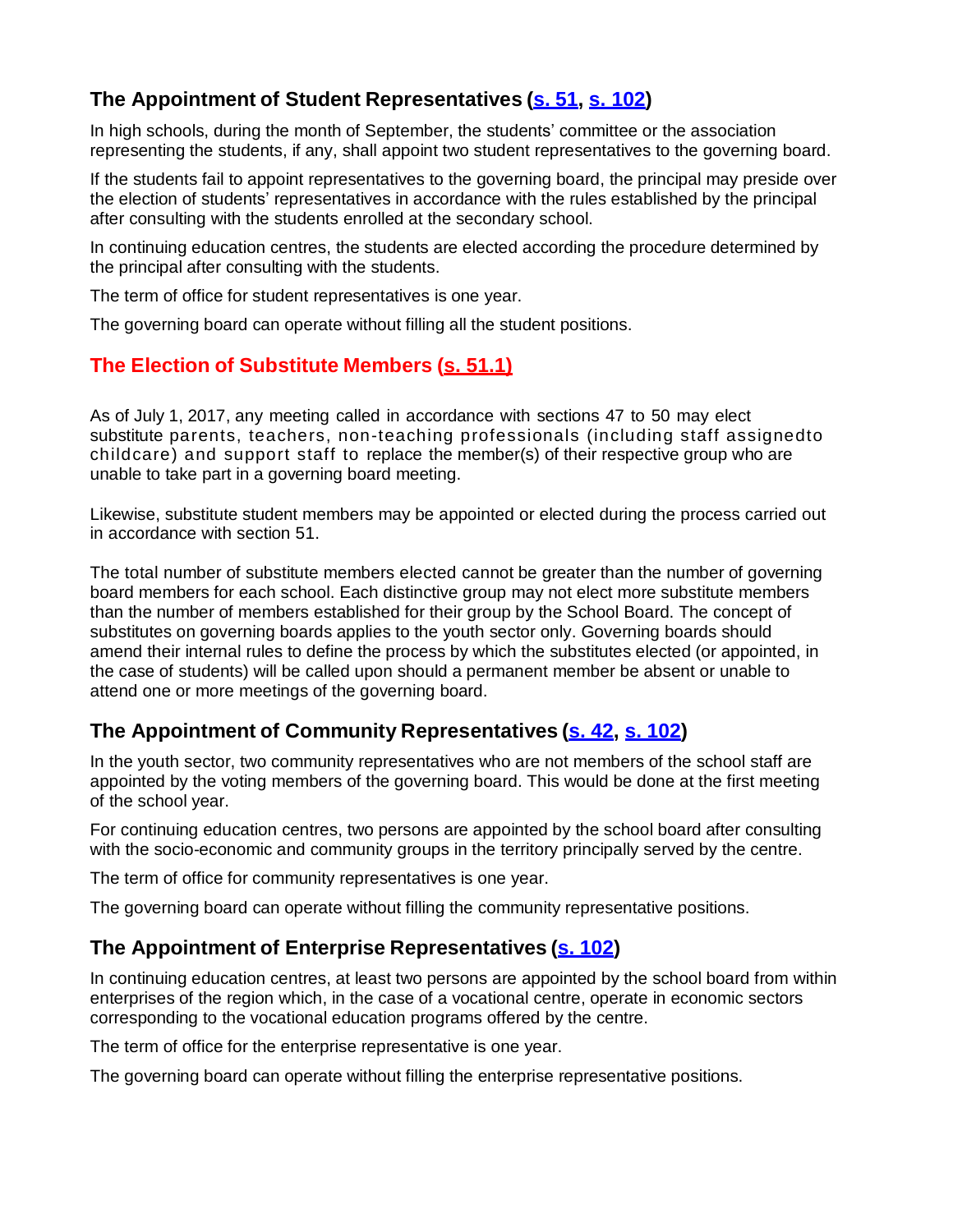### **Taking Office (s. 53)**

The members of the governing board take office as soon as all members are elected or, in the case of the youth sector governing boards, not later than September 30.

### Managing the Governing Board Finances (s. 275)

The school board's annual financial allocation to the school must include funding to be used to operate the governing board  $(s. 275)$ . Any money that is not used during the year will be rolled over to the following year. The school must account for any expenditure during the year and the governing board must report by the fall. The prescribed reporting format is in Addendum D of this manual.

Lester B. Pearson practices state that the use of the this money is to be decided by the governing board, however, it is important to remember that the funds are provided for the **operation** of the governing board and not for donating to charities or to student recognition, school activities or events. Donations, bursaries, awards and contributions are not expenditures that reflect the operations of the board.

It is within the authority of the governing board to only use these funds for the reason they were provided. Training materials, photocopies, coffee and refreshments are typical uses of the funds. Governing boards may agree to compensate members for mileage to attend meetings or for babysitters.

## The Minutes

Minutes are an official record of the proceedings of a meeting. The minutes include:

- The date, time and place of the meeting
- Names of members present and regrets from those absent
- Names of the members of the observing public
- Verification of the quorum
- Adoption of the agenda (with any modifications)
- Adoption of the minutes of the previous meeting (with any modifications)
- The exact wording of motions (unless withdrawn) including the names of the mover and seconder, if the internal rules of order dictate that motions are seconded
- Record of the votes
- Brief references to items of discussion and reports
- Items tabled or deferred
- Time of adjournment

After approval at the following meeting, the minutes are signed by the person presiding over the meeting and the school principal, or the person appointed by the principal.

The minutes must be recorded in a register kept for that purpose by the principal or by a person appointed by the principal. The register is open to the public.  $(s. 69, s.108)$ 

Corrections to the minutes should not change the sense of that which was recorded, but may include a clarification or state an omission.

The form and content of the minutes can be set in the internal rules of management, however, in most cases, the minutes do not include details of discussions. (A sample internal rules of management document is included in Addendum J).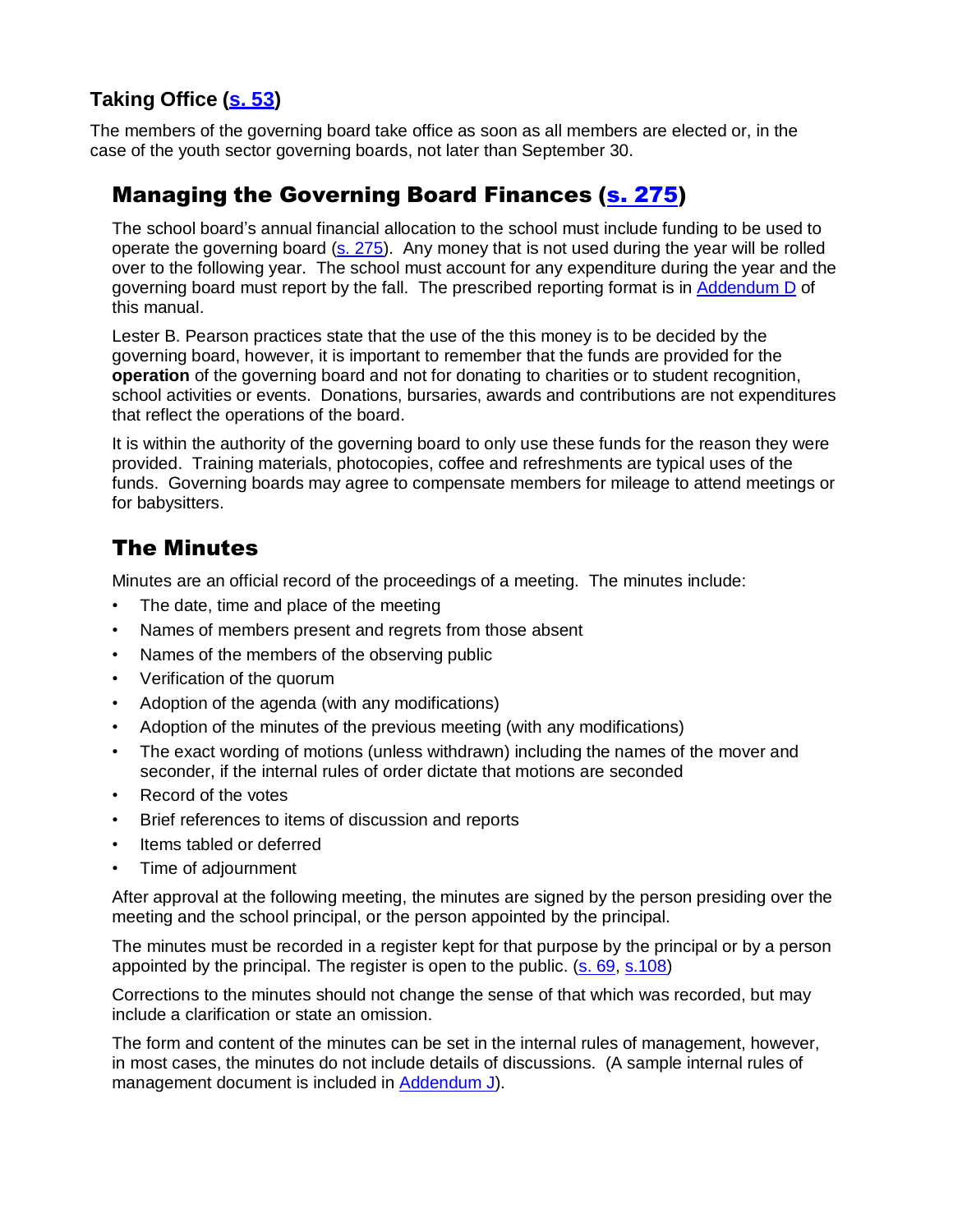# The First Meeting of the Year

It is important that everyone feels welcome and comfortable at this meeting. If there are new members, time should be given for people to get to know each other. Providing name tags and a few refreshments can help to create a more relaxed atmosphere. A closed "orientation meeting" can also be held to bring new members up to speed on roles, operation, powers and functions and issues carrying over into the new school year and while this can be done at the same time as the first public governing board meeting, no decisions can be taken during the closed portion.

The principal/centre director presides over the first meeting of the governing board until the chairperson is elected. The chairperson is chosen from among those parent members who are not employed by the school board. Once the chairperson is elected, he/she takes over the meeting. If members fail to elect a chair, the principal continues to chair until a chair is elected or for at least the minimum five meetings (s. 67) required by the Education Act.

At youth sector governing boards, the appointment of the two community representatives should be one of the items on the agenda.

At the first meeting, the governing board should set the dates, times and meeting place for the year's meetings. They may also wish to discuss how the governing board operating budget allocated by the school board is to be used.

Internal rules of management should also be discussed at the first meeting. Certain rules of operation are determined by the Education Act and must be respected, but governing boards are also required to establish their own rules. Some of the items governing boards may wish to consider are:

- how to give notice to parents and staff of the dates and times of the meetings
- the appointment of a secretary and, optionally, a treasurer
- the appointment of a vice-chairperson, if desired
- rules of procedure for meetings (duration of the meeting, time limits on agenda items, procedures for adding items to the agenda, etc.)
- quidelines for the conduct of members
- procedures to permit members of the public to be heard at the meetings of the governing board
- procedures for calling special meetings.

Other items on the agenda will vary from school to school depending on the local situation.

A generic internal rules of management document is included in Addendum J.

A suggested agenda for the first meeting is in Addendum E.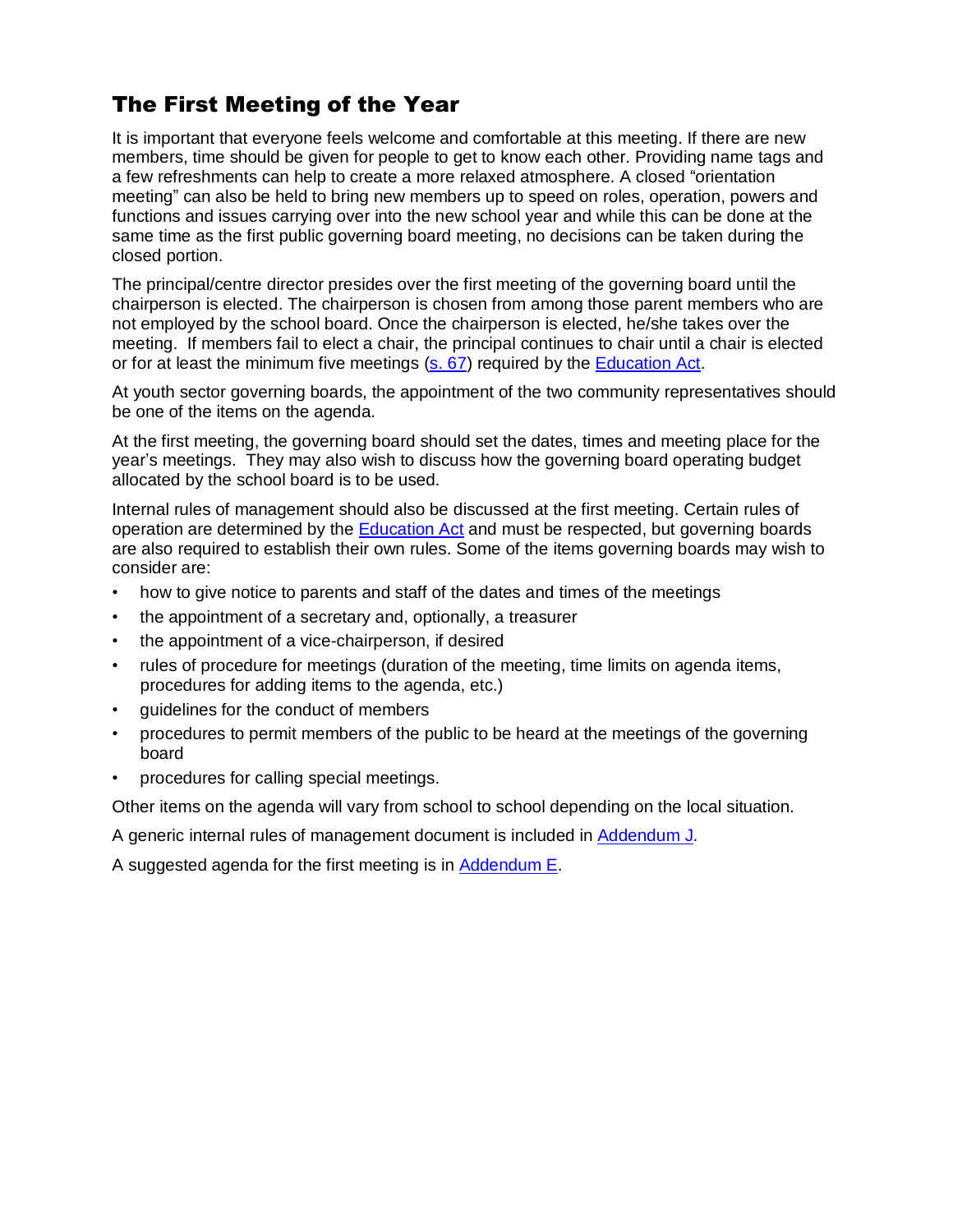# What Makes for a Good Meeting?

There are a number of ingredients that contribute to a good meeting, including:

- a well-planned agenda, distributed in advance with the minutes of the previous meeting and any other documentation relevant to the agenda
- a comfortable setting
- guidelines on conduct agreed to and respected by all members
- regular attendance
- an effective chairperson
- involvement of all members in the discussions
- a timeframe for agenda items
- open-mindedness and a sense of collaboration.

#### **Preparation of the Agenda**

The agenda is prepared in advance of the meeting by the chairperson in consultation with the principal/centre director. Other members of the board may be consulted when appropriate.

Some of the standard items are the adoption of the agenda and the minutes of the previous meeting, business arising from the minutes, reports and new business.

An agenda should not be too long or include too many items that require lengthy discussion. It may be helpful to specify a time limit for each item so that the agenda can be completed and to indicate whether they require a decision or are consultation or information items. It also helps if items can be arranged in order of priority for the meeting.

Members who wish to add items to the agenda should let the chairperson know well ahead of the meeting. Items may be added at the meeting when "Adoption of the Agenda" is being considered but these should be kept to a minimum. The added item, if a new topic, should be placed under the correct heading if one exists already or under "Varia," with the understanding that it may be deferred until the next meeting if more information is required.

#### **Notice of Meeting**

Meetings of the governing board are public. Section 67 (also referred to in section 108 for continuing education centres) states that parents and school staff are to be informed of the dates, times and place of meetings.

Parents and public may be advised through notices and newsletters sent home with the students. The agenda should also be posted in a location in the school where staff will see it. The school's website can be a perfect place to post these items.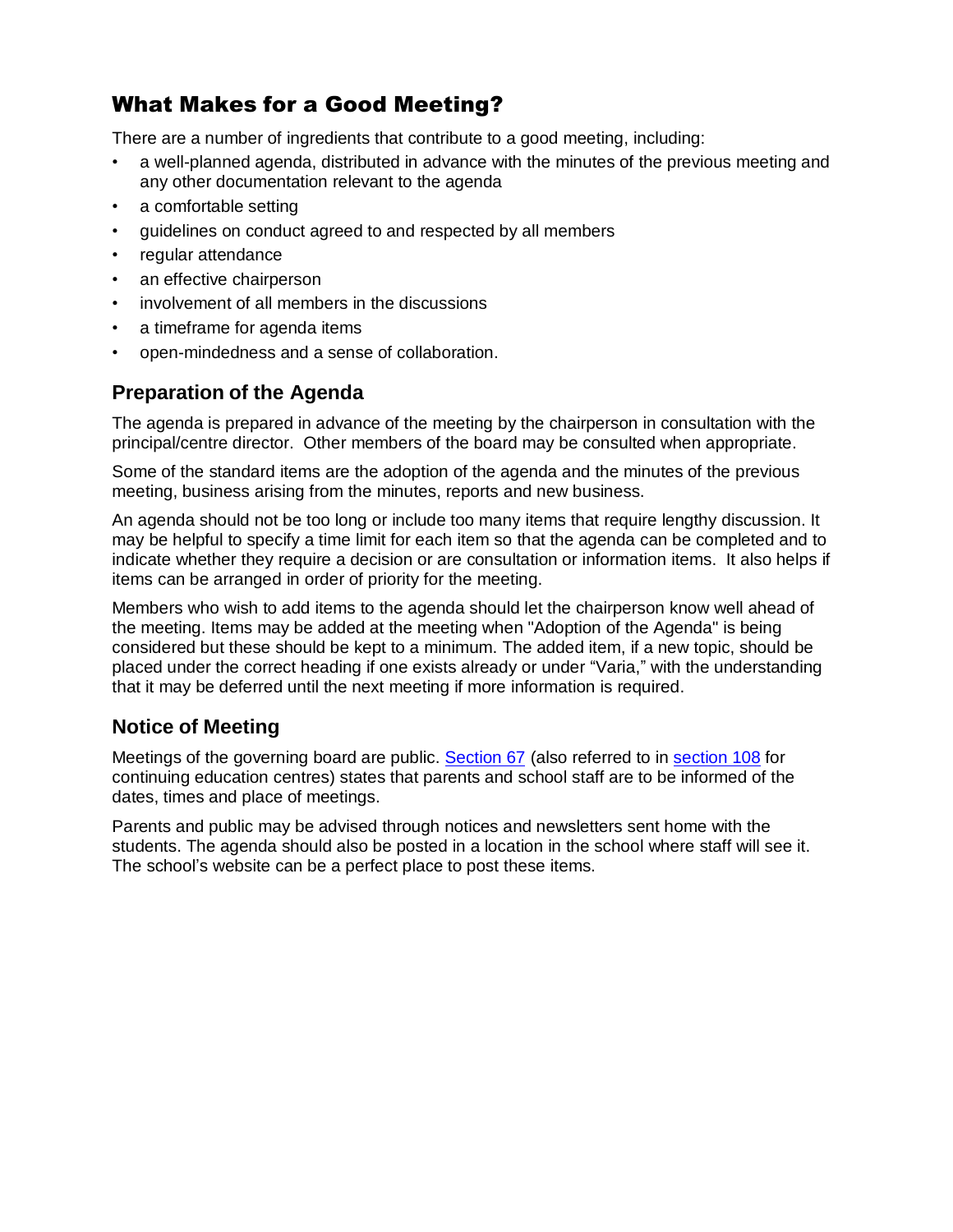# Public and Closed Meetings

#### **General**

Meetings of the governing board are public. However, under section 68 (also referred to in section 108 for continuing education centres) of the Education Act, the governing board may decide that a meeting be closed to the public if a matter to be examined could cause injury to a person.

The governing board may not make decisions at closed meetings since it may only study certain matters on these occasions and no minutes are recorded. Any decisions taken by a governing board must be made in public and recorded in the minutes of the meeting.

The governing board, in public and closed meetings, must act within the limits of its functions and powers.

#### **Public Meetings**

Governing boards should develop guidelines for meetings that will allow members of the public an opportunity to speak at an appropriate time (e.g. during a question period). The public must also be informed that the topics raised must be appropriate to the functions and powers of the governing board.

There are many matters that do not fall under the jurisdiction of the governing board. Examples are matters governed by the staff's collective agreement or those related to individual students, if such matters are raised at a meeting, either by governing board members or members of the public, the chairperson must interrupt and deny any such matter from being presented.

For example, at a governing board meeting, if a member of the public begins to complain about a member of staff, the chairperson must immediately intervene, indicate that the issue does not fall under the functions and powers of the governing board and direct the speaker to meet with the principal at another time.

Copies of the agenda should be available for the public at the time of the meeting. The reverse side of the agenda could be used to give information about the guidelines for question period, the current focus of the governing board, recent or upcoming events in the school, etc., anything that might be of interest to those attending the meeting.

#### **Immunity and Prosecution (s. 72, s. 73, s. 108)**

Section 72 (also referred to in section 108 for continuing education centres) of the Education Act states, "The members of a governing board may not be prosecuted for an act performed in good faith in the exercise of governing board functions".

If a member is prosecuted by a third party for an act done within the exercise of a governing board function, the school board will defend that member. If the member is found liable for damage caused by an act done in bad faith, the school board may require repayment by the member for the legal expenses.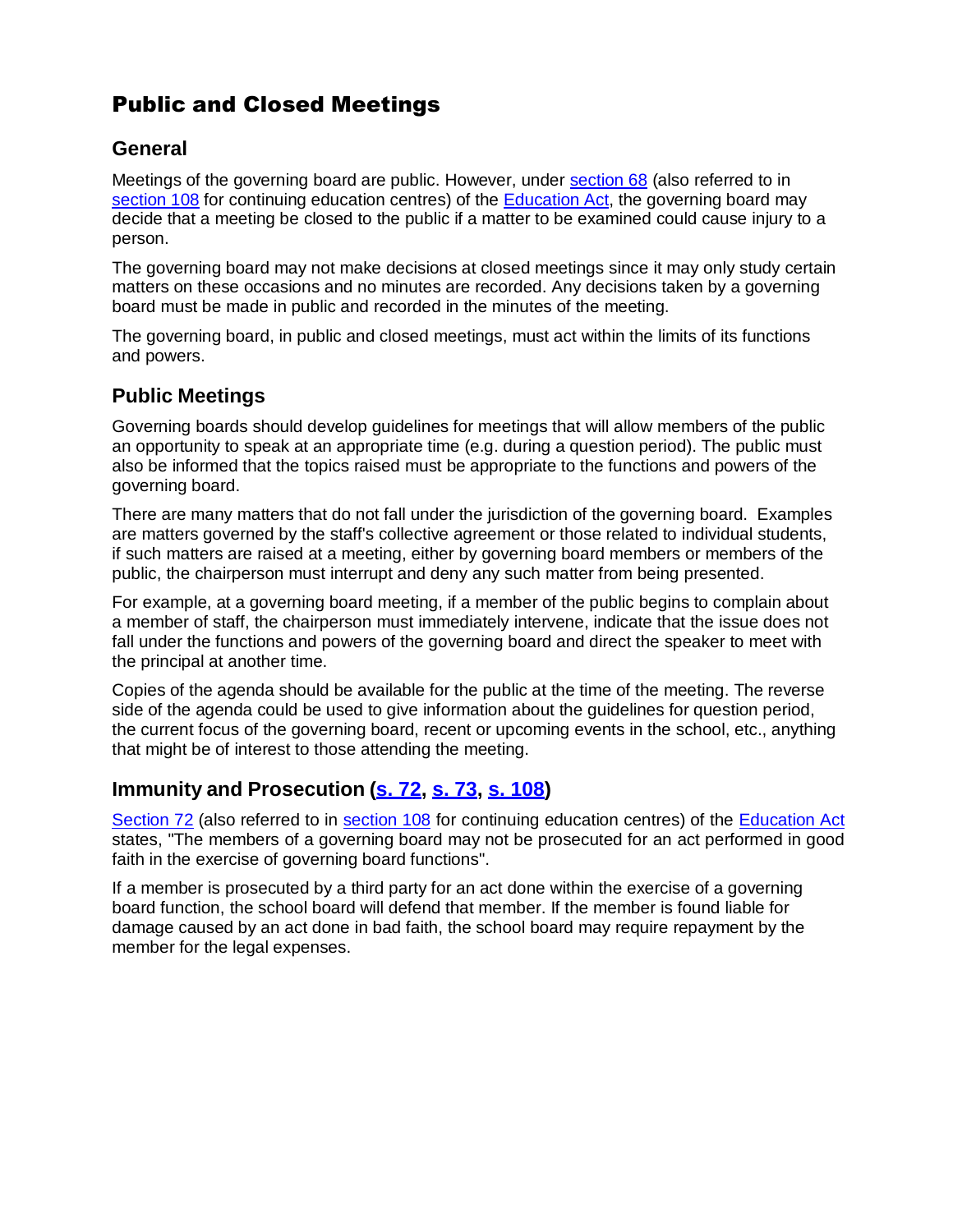# Governing Board Training

The school board is responsible for providing training to governing boards, as required. Lester B. Pearson has given this responsibility to the Director of Community Services. Training material, once finalized, is made available to all governing board members and is posted in the Governing Board Resource section of the LBPSB website:

http://www.lbpsb.qc.ca/eng/Governingboard/GoverningboardV2.asp

It is highly recommended that all governing board members and principals participate in the training offered. Training for individual governing boards is available upon request.

The Director of Community Services facilitates a meeting of the governing board chairs each year.

# Calendar of Governing Board Functions

Revised 2018

The following is a suggested calendar of recurring events that governing board members should expect to work with on an annual basis. Some board consultations consistently come out at the same time of the year. Other events on this calendar will likely take place within the suggested calendar period. Please consider this calendar as a guideline only. References to the relevant sections of the Education Act are in parentheses were applicable. Please note that the GB needs to meet at a minimum 5 times per year and that monthly meetings are not a requirement under the law. The different items below are organized into tentative meeting groupings.

Please note that a decision of a majority of the votes cast by GB members entitled to vote present in a meeting where quorum has been established is required for every proposal that the GB must approve or adopt as per the Education Act.

## **September**

- Final meeting of the previous year's GB will adopt annual report and approve financial report to be submitted to the school board
- Annual GB AGM to elect all GB members and GB substitutes (**51.1**), as well as nominate representative and alternate representative to Parent Committee from elected GB members